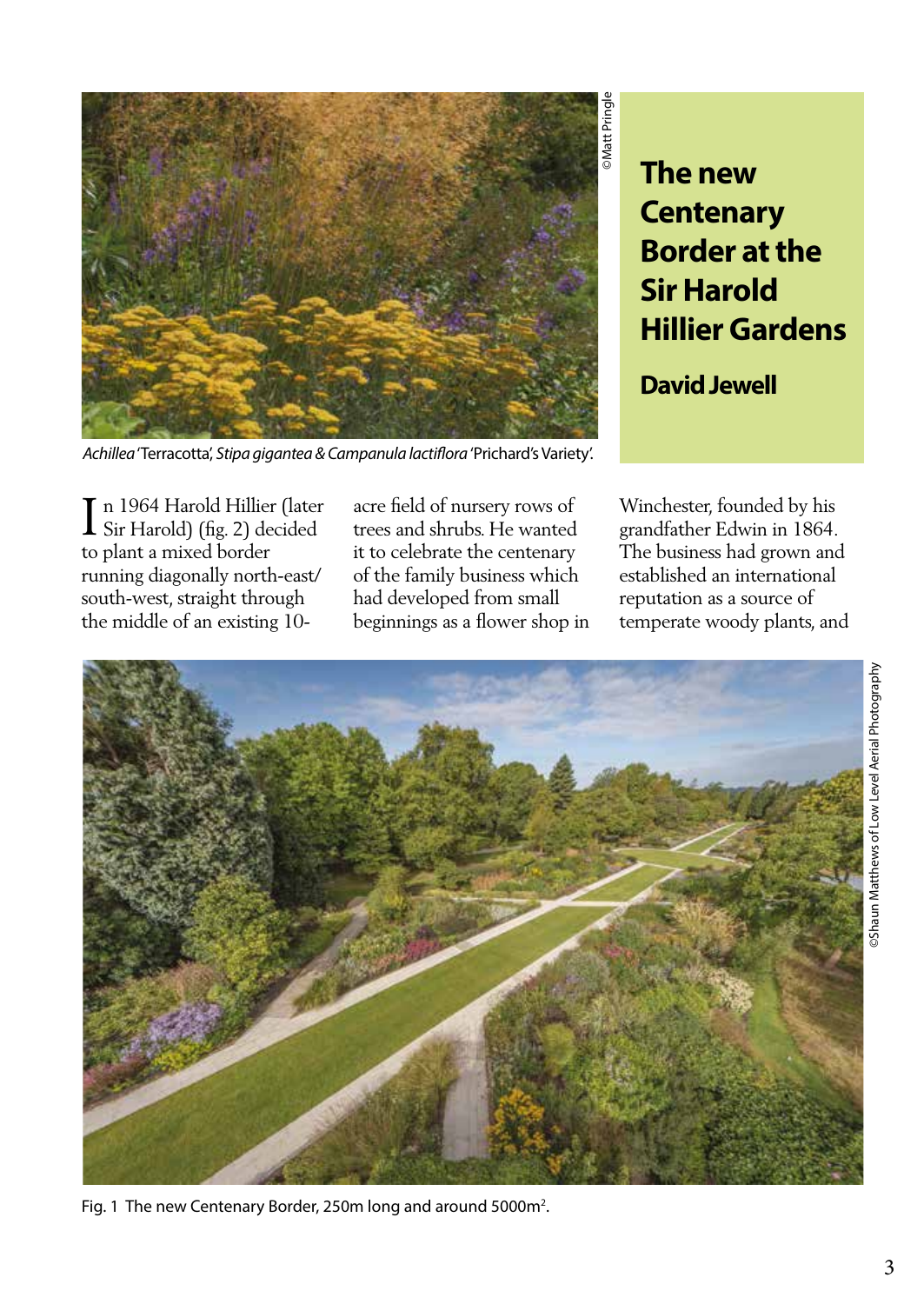

Fig. 2 Harold Hillier, who started the arboretum/gardens in the early 1950s.

Fig. 3 The 1964 catalogue. Note the price: 7s. 6d. (37.5p).

it is unlikely that the huge variety offered by their nursery catalogues during Harold's tenure has been equalled or surpassed since<sup>1</sup>. Interestingly, it was only last year that my friend and Patron of the Gardens, Roy Lancaster, kindly gave me a copy of the 1964 centenary edition catalogue (fig. 3), which provided a fascinating insight into the plants that were being grown at that time by Hillier nurseries. I eagerly thumbed through the pages, reading about the plants, now mature, which can still be seen growing well at the Sir Harold Hillier Gardens.





Fig. 4 Full summer exuberance in July.

<sup>1</sup>In 1977 the Gardens and Arboretum were gifted to Hampshire County Council, which remains the sole trustee and has responsibility for managing and developing the site.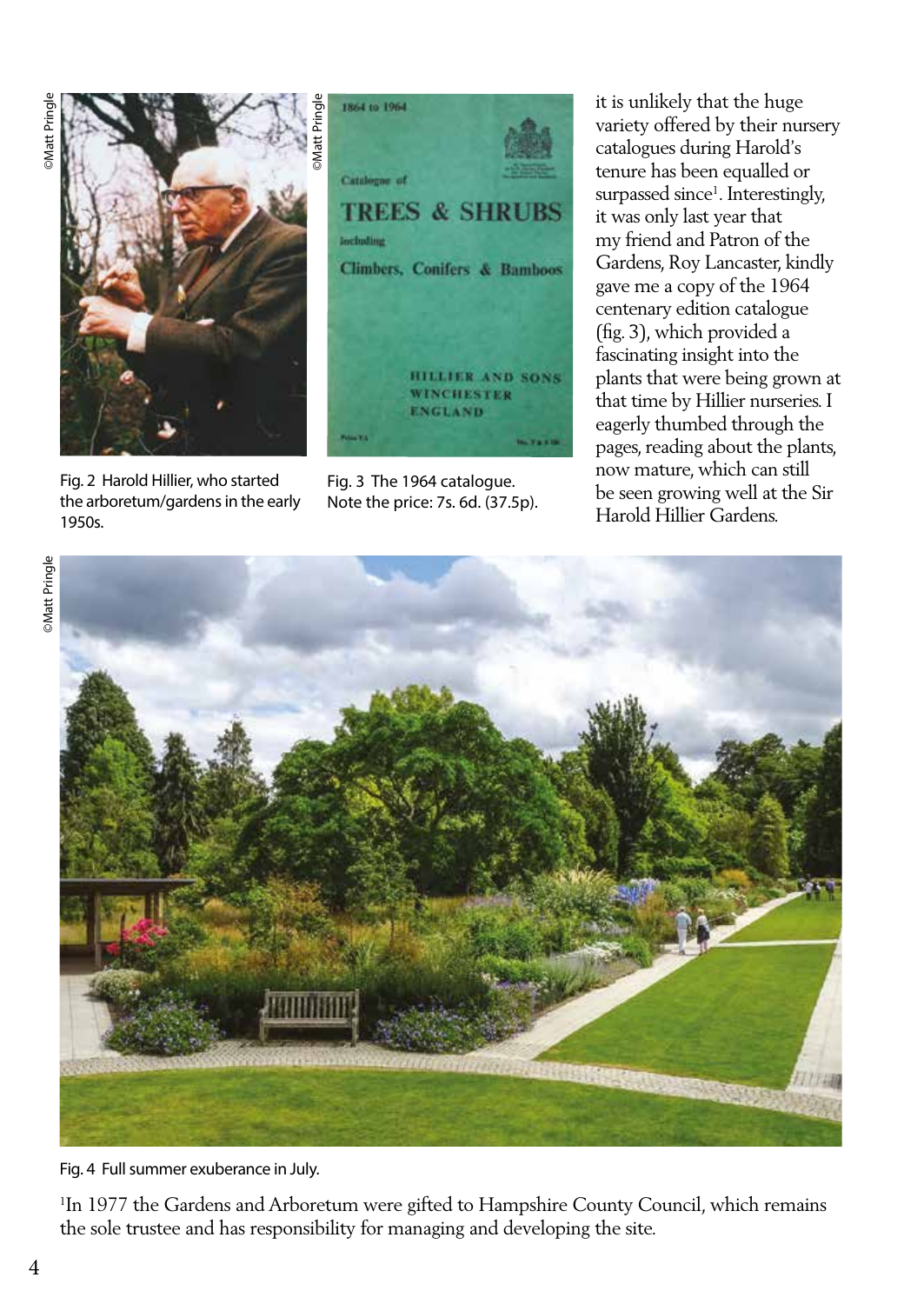

©Matt Pringle

Fig. 5 *Monarda* ' Jacob Cline', Fig. 6 New Zealand tussock grass, *Chionochloa rubra*, moves in the breeze. reliable and attractive to insects.

### **The first Centenary Border**

 The original Centenary Border had a central grass vista flanked by beds of predominantly woody plants, species roses and perennials. They were set against a background of evergreen trees which included an interesting mix of *Ilex, Taxus, Juniperus, Cephalotaxus* and *Cupressus*, but over the years the shrubs and trees had grown to considerable heights, competing for space and light, and were past their prime. In 2010, prior to my appointment as Head of Collections, I visited the border for the first time. I was faced with a long, narrow, almost oppressive tunnel of overmature trees, with perennials clearly struggling owing to root competition and lack of light. Clearly there were problems, but I felt that the site offered much potential. The Gardens were faced with a tricky dilemma: either to revamp the existing plantings and hardprune the woody plants as required, or to almost clear the area and start again.

 I was unaware that eighteen months later I would be asked to lead the complete redevelopment of the border with a team of in-house staff and volunteers.

### **The new Centenary Border**

 Gardens Director Wolfgang Bopp gained permission to start again, with a completely new design brief. Plans were invited from a number of garden designers, with Julia Fogg Associates winning the tender. Julia and her colleague Anny Evason increased the length of the border to 250m and also increased the width of the central grass path to 6m and the width of the borders to 9m. Crucially, paving was introduced. This was long overdue as it caters for wheelchair users and also allows the border to be open all year round, whereas historically it had

been closed during periods of wet weather. The clear grey-white granite paving, interspersed with granite setts, is a key component of the new design, giving the site a much improved structure. Visually it enhances the overall sense of balance, scale and proportion, while diagonal pathways draw the eye towards Ten Acres East and West, effectively integrating the border with other parts of the gardens. A central ellipse creates a focal point and leads on one side towards a timber pavilion, offering a pleasing viewpoint, ideal in both hot or cold weather for visitors to sit, relax and enjoy the plantings. In early spring magnolias and camellias can easily be seen in the background where previously they had been hidden.

### **In-house preparation**

 Implementing the new design began with a thorough propagation programme to

5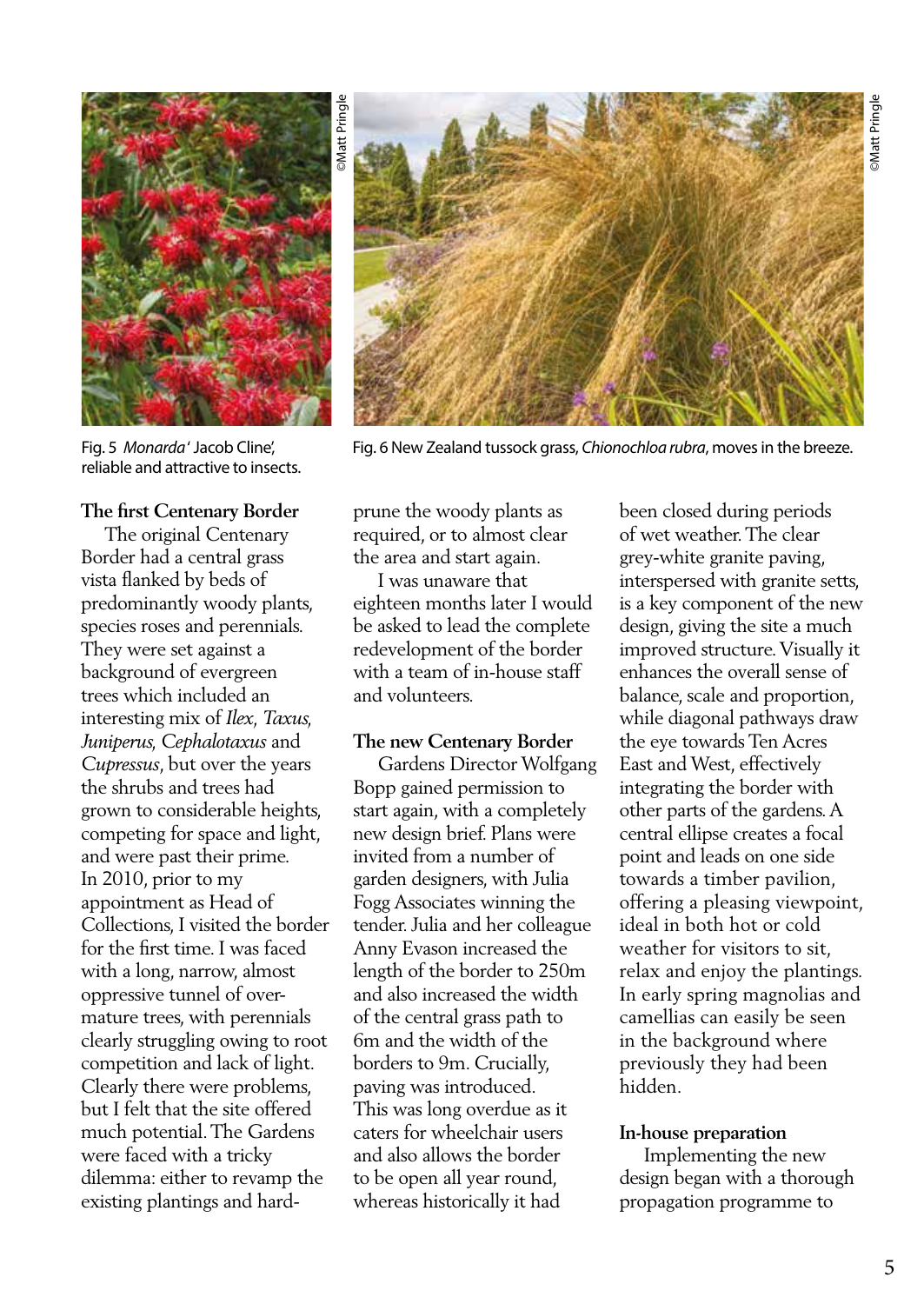

Fig. 7 Australian tussock grass, *Poa labillardierei.* Fig. 8 *Hydrangea arborescens*

©Matt Pringle Matt Pringle



Incrediball.

ensure that no important or rare plants were lost from the collection. At the same time, as the 'old' border was still a favoured location, news bulletins informed members and garden visitors about what was to unfold. It took two seasons to clear the area almost completely; it was so thick with roots and stubborn tree stumps that even a heavy JCB struggled and groaned as it removed 45 years of history.

 Few gardeners enjoy ideal soil and the Hillier Gardens are no exception, with clay at one end of the border and a more sandy soil at the other. The scale and size of the new border really struck me when I realised that we would need to cultivate and improve a planted area of around 5,000 square metres! In early spring this was achieved by using our own home-grown compost mixed with large volumes of the recycled Pro-Grow that Hampshire County Council produces from household

waste. A healthy 15cm-thick layer was applied, dug in by machine during periods of dry weather, and then allowed time to sink and settle.

# **Planting**

 By the spring of 2012 the site was ready for planting, which in total amounted to 30,000 plants including 8,000 alliums. Even more bulb planting has followed, using groups of *Galanthus* and *Narcissus* to inject seasonal interest during the quiet 'shoulder season' periods. Wherever possible perennials were planted at 1L pot size, as I firmly believe they will establish just as easily as a 3L plant but at considerably cheaper cost. Planting days were usually scheduled for a Tuesday and Thursday using a combined 25-strong team of staff, volunteers and students. For these team days to work, preparation was key and areas had to be marked out and the plants set out in accordance

with the planting plans; again no mean feat given the size and scale of the project. On reflection we managed very well; on some days I would see the whole team bent double, planting, working hard as their chatter filled the air, and a tangible sense of purpose was clear. It made me smile quietly to myself, at the same time proud because the project was really coming together.

 All borders require a hedge or background to provide shelter and a backcloth of some kind, and the new border uses a traditional evergreen yew, *Taxus baccata*. Young plants, 45cm tall, create a broken-line effect at the back, and intermittent diagonal buttresses help split up the long length of the border. Now, some four years later the yews are nearly 1.8m tall and will need to be cut at that height to ease future maintenance. Importantly, height has also been added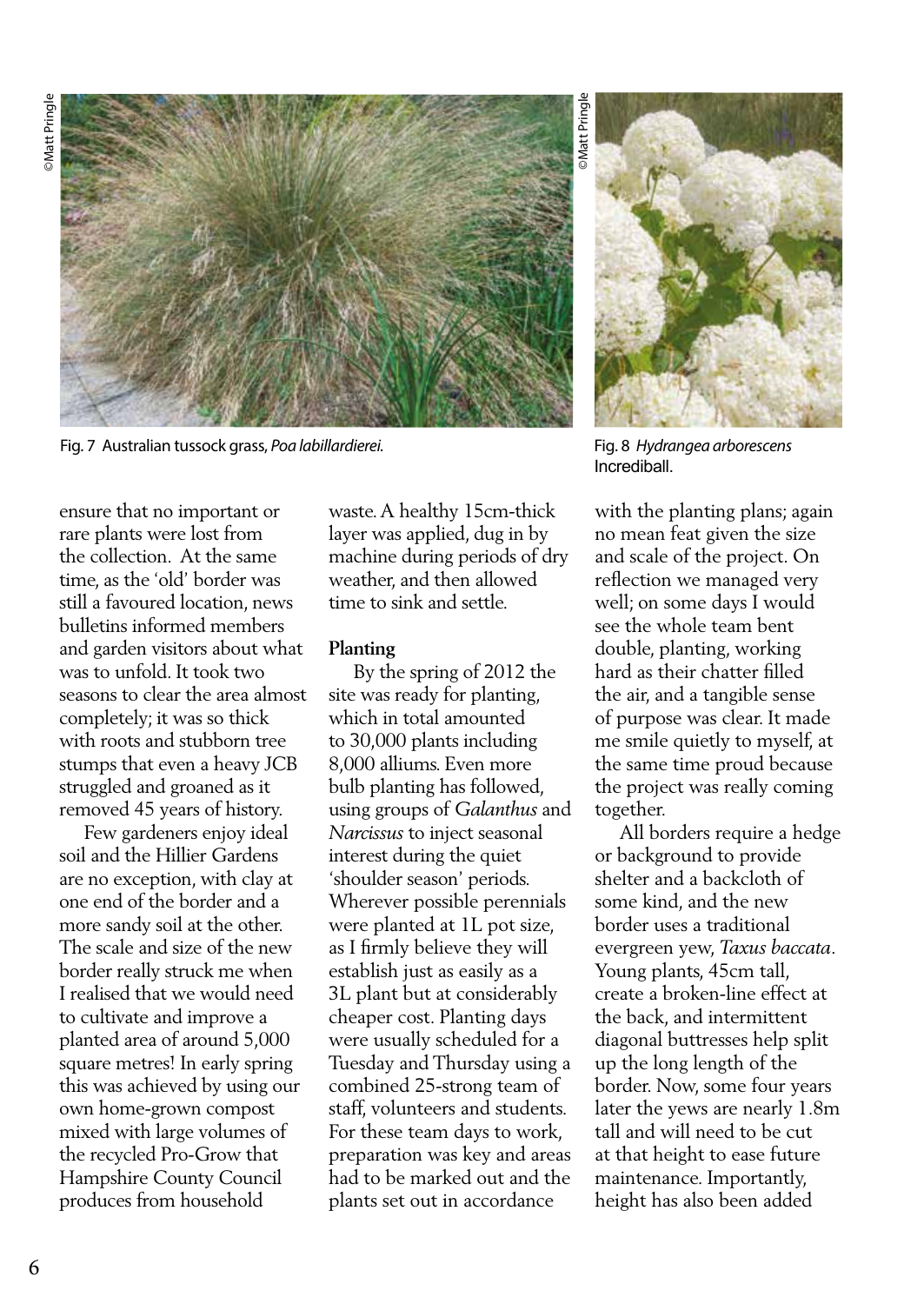by 27 metal obelisks covered by annual or perennial climbers which rise above the tapestry of lower-growing perennials to help break up the plantings. Along the diagonal pathways are taller supports to draw the eye looking east and west as you walk the length of the border.

 When you see the new border for the first time the scale is impressive, and the length is enhanced by a subtle curve in the topography of the site with a view line towards a fine, tall, columnar Dawyck Beech at the far end. Occasionally I can enjoy this view early in the morning when the summer light is less intense and irrigation sprinklers gently spin and the scene is pleasingly quiet against a backdrop of nearby arboretum trees.

## **Plants of interest**

 It's a pleasure to walk down both sides from time to time to admire individual plants or plant associations along the way, and here are a few



Fig. 9 *Leucanthemum* x *superbum* 'Phyllis Smith' with *Phlox paniculata* 'Monica Lynden-Bell'.



Fig. 10 *Lonicera '*Mandarin', much admired but without scent.



Fig. 11 *Clematis* 'Broughton Star', *Anthriscus* 'Ravenswing' & alliums – a near-perfect picture.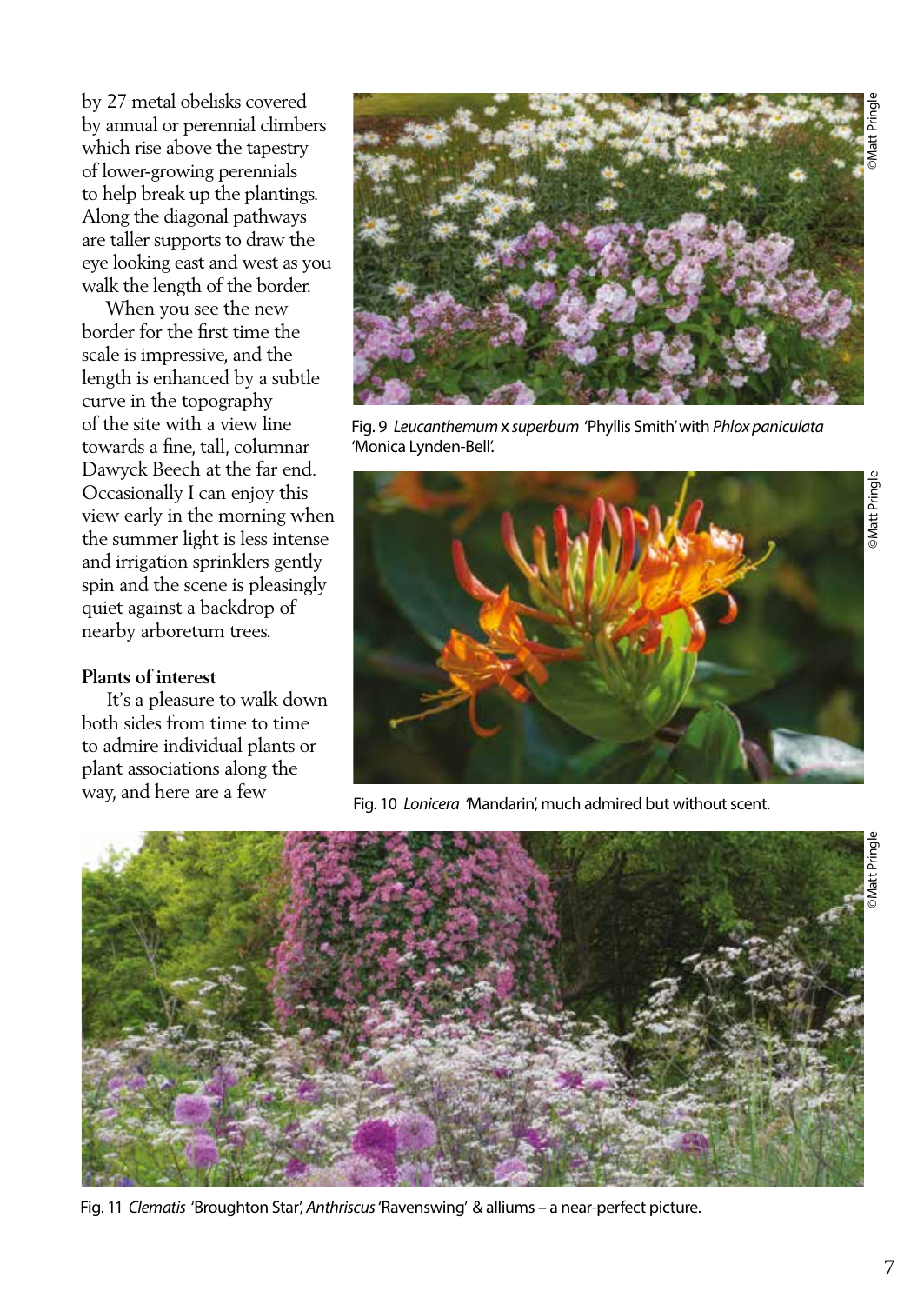©Matt Pringle Matt Pringle



Fig. 12 *Clematis* 'Alionushka' with *Artemisia lactiflora.*

selections noted during July (fig. 4). *Monarda* often has noteworthy bright flowers, typically with long-lipped tubular flowers on top of coloured bracts, and *M*. 'Jacob Cline' (fig. 5) always performs reliably and is a magnet to pollinating insects. Nearby, *Achillea '*Terracotta' has turned rich yellow, and blends nicely with the shimmering, airy, see-through seedheads of the Spanish oat grass, *Stipa gigantea*, teasing the view towards a background clump of rich violet-blue *Campanula lactiflora* 'Prichard's Variety'.

 Grasses and perennials always sit comfortably together and numerous examples may be seen including the moundshaped New Zealand tussock grass, *Chionochloa rubra* (fig. 6), with warm, brassy-brown to golden leaves providing subtle movement in the slightest breeze. Further along

the colour tones change with the steel-blue, narrow foliage of the Australian tussock grass, *Poa labillardierei* (fig. 7), which is a shimmering silvery haze in full flower. The South African lovegrass, *Eragrostis curvula*, gracefully leans forward, its airy flower heads and rounded habit helping to soften the straight-edged paving and at the same time unobtrusively increase the depth of the border.

 Front-row perennials must earn their place and *Sedum*  'Matrona' always delivers, with dark-maroon-tinted leaves and free-standing soft-pink flowers. Immediately opposite is *Inula magnifica* 'Sonnenstrahl,' which at 2.4m with enormous foliage and deep-yellow daisy flowers cannot fail to draw the eye and grab attention. At the back of the border, *Hydrangea arborescens* Incrediball (fig. 8) is like a beacon with distinctly

round, almost football-size, pure white flower heads borne on strong stems; it is well placed in front of purple/beige *Calamagrostis*  x *acutiflora* 'Karl Foerster', giving trademark 1.8m verticals, and their two shapes create good contrast. Further along, the flowerheads of the reliably good Shasta daisy, *Leucanthemum* x *superbum* 'Phyllis Smith' provide an effective but subtle combination with *Phlox paniculata* 'Monica Lynden-Bell', both growing happily in dappled shade (fig. 9).

 Climbing plants are an essential part of any planting scheme and the two stars of the show this year have been *Lonicera* 'Mandarin' (fig. 10), which reaches 5m, and *Clematis* 'Broughton Star'. The lonicera, a hybrid cross between *L. tragophylla*  and *L.* x *brownii* 'Dropmore Scarlet', is a particularly good, free-flowering cultivar much admired by visitors. Coppertinted foliage is followed by deep-reddish-orange buds opening to vivid orange tubular flowers, 6–7cm long. In full flower the archway it covers is a delight and almost glows, but scent is sadly missing.

 The montana covers an archway nearby and is equally desirable, its dark trifoliate leaves and semi-double duskypink flowers partnered by a group of the dark-leaved *Anthriscus* 'Ravenswing', with delicate white flowers showing off particularly well drifts of purple-toned alliums – a near-perfect picture (fig. 11).